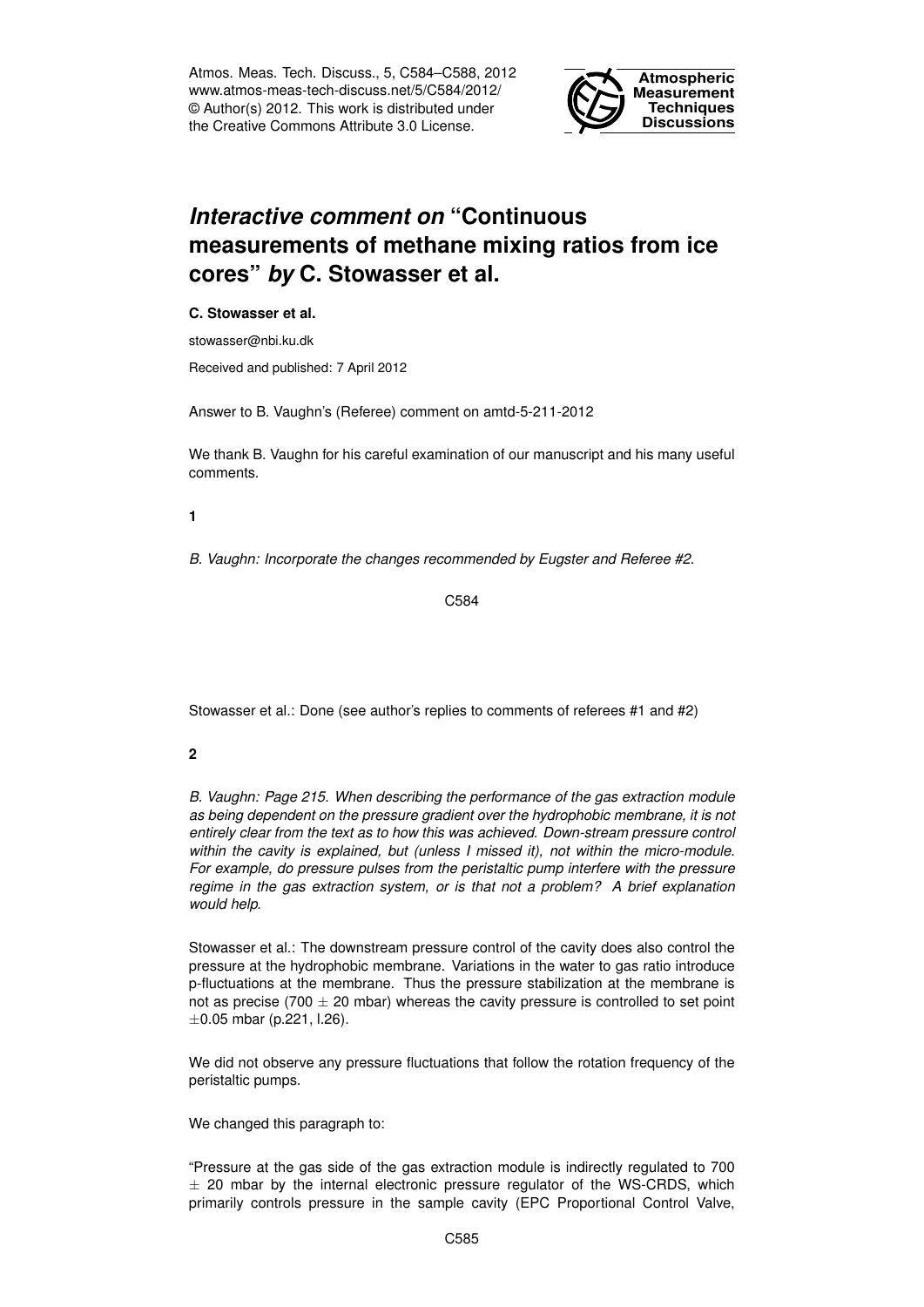EPCA06SSVXAA, Parker Hannifin Corporation). This results in a pressure gradient of approximately 300 mbar across the hydrophobic membrane of the module, which is sufficient to extract all the air bubbles from the sample stream. Variations in the water-to-gas ratio in the sample stream as well as changes in the experimental setup (e.g. degradation of peristaltic pump tubing) introduce the observed pressure fluctuations of  $\pm 20$  mbar at the gas side of the gas extraction module. In this experimental setup pressure is kept constant only on the gas side: An additional pressure regulator on the water side of the gas extraction module could improve the stability of the gas extraction."

**3**

*B. Vaughn: Referee #2 questions the 300 ppmv moisture level achieved with the Nafion drying system, which was measured by the WS-CRDS analyzer. It might be explained by the fact the analyzer may simply not be that well calibrated at this low end?*

Stowasser et al.: See answer to referee #2.

**4**

*B. Vaughn: Page 216, lines 17-18, typo/wording. "To prevent air reaches the gas extraction module*. . .*" should read "To prevent air from reaching the gas extraction module*. . .*".*

Stowasser et al.: Done.

C586

## **5**

*B. Vaughn: Page 223, lines 4-5. To improve resolution, the pressure in the cavity was reduced from 225 mbar to 60 mbar. No mention is made if any tests were made to determine the optimum modified pressure. Could lower pressure work, or is this the practical limit. This might be useful to readers.*

Stowasser et al.: Lower pressure does work and has been tested since then (30 mbar). When the measurements were taken, only the 60 mbar had been tested. 60 mbar was a recommendation from the manufacturer.

We added a footnote on page 23, I.5:

"The reduced cavity pressure of 60 mbar was a recommendation of the manufacturer. Since then a reduced cavity pressure of 30 mbar was tested successfully with this instrument. It is noteworthy that the standard deviation of  $CH<sub>4</sub>$  mixing ratio measurements becomes worse with lower cavity pressure."

#### **6**

*B. Vaughn: The plots in Figure 4 need labels for A & B. It would also help to explain that the green lines are the ice core measurements in 4A. Could better results be obtained by using a suite of CH*<sup>4</sup> *concentration standards so that the calibration sequence could end with air that would be closer to the value of samples (as determined from the most recently analyzed core)? Less ice might be lost to memory of the system?*